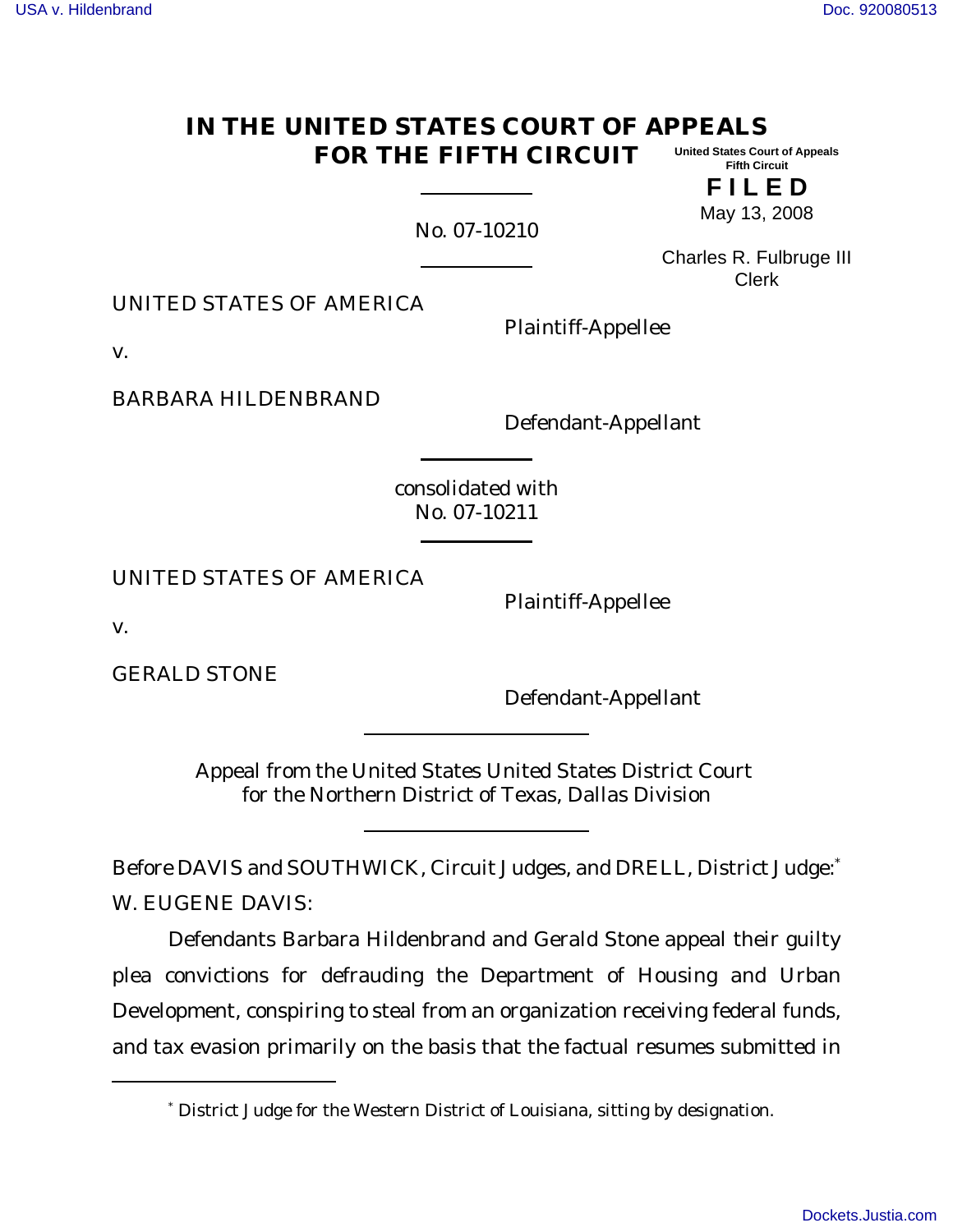support of their guilty pleas are insufficient to support their convictions of these crimes. We disagree and affirm appellants' convictions. Because of our disposition of this threshold issue and the appeal waiver in their plea agreements, we do not reach any other issues raised by the defendants and dismiss the appeals of their sentences.

I.

Barbara Hildenbrand conducted business in the name of Community Housing Fund (CHF), a § 501(c)(3) nonprofit organization out of Irving, Texas. CHF was formed for the purpose of providing affordable housing to low-income persons. Hildenbrand was the president of CHF and responsible for all operations. CHF was selected to participate in HUD's Single Family Affordable Housing Program (SFAHP or "the program"), which was designed to help persons with low-to-moderate incomes purchase affordable homes. Under the SFAHP, HUD offered certain of its properties to nonprofit companies for purchase at discounted prices, usually 10% to 30% below the fair market value.

Through CHF, Hildenbrand purchased discounted homes from HUD under the program. She then engaged contractors to rehabilitate the houses for sale. Hildenbrand used several contractors to perform the rehabilitation work on the houses CHF purchased, but Gerald Stone, who later became her husband and who conducted business under the name of Ranscott Construction, Inc. (RCI), performed the vast majority of the repair and warranty work on the program houses.

HUD created the SFAHP to sell properties at a discount to nonprofits, who would then pass on the discount received from HUD to increase home ownership opportunities for low- and moderate-income families and individuals. The agency has rules about the price nonprofits could realize from the property - for example, limiting the sales price of properties sold at a 30% discount to a maximum of 110% of the net development cost of the property. Rehabilitation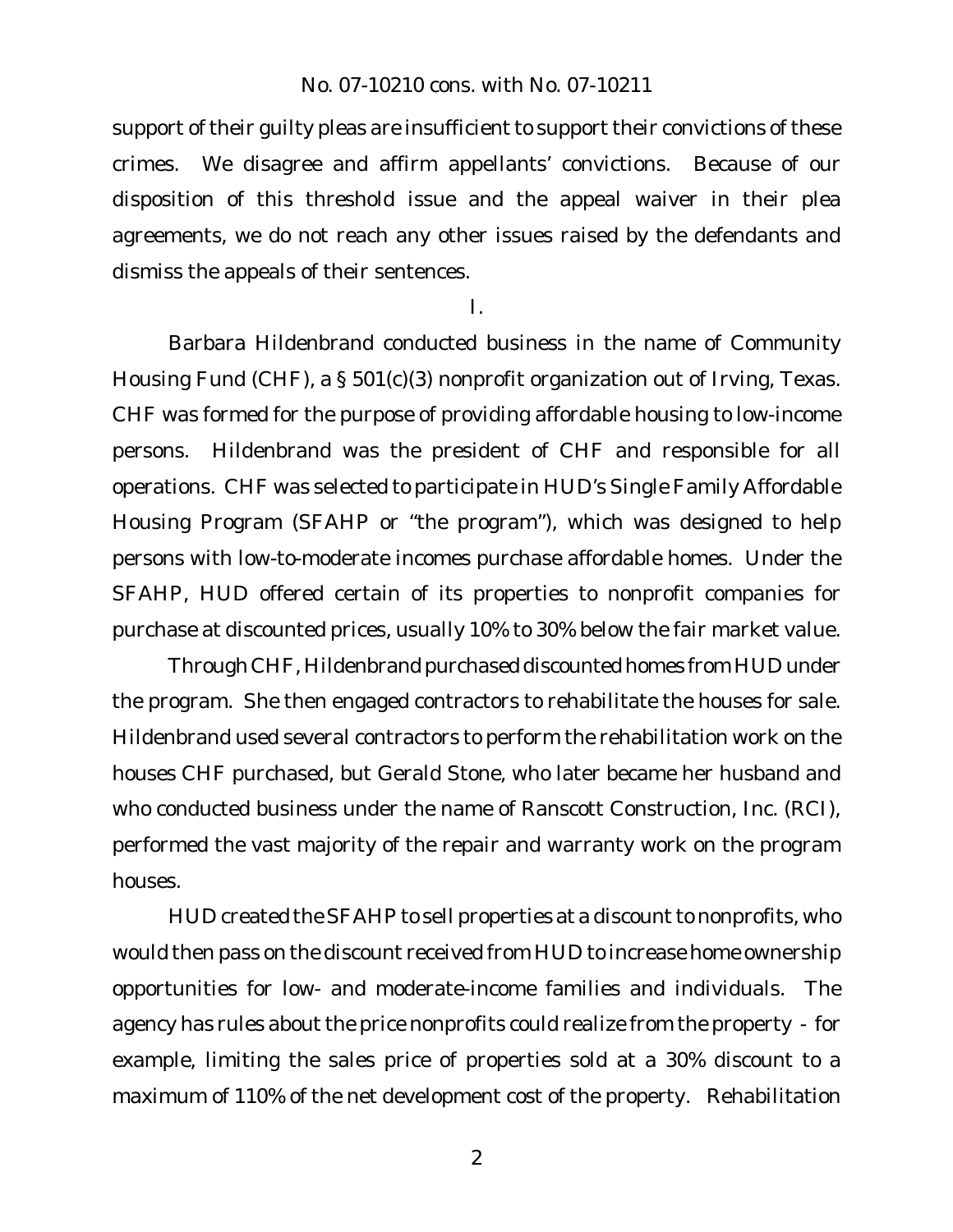expenses are an allowable cost in calculating net development cost. Thus if Hildenbrand's and Stone's scheme fraudulently increased the development cost of a property, it would in turn increase the property's allowable sales price thus thwarting the goal of the program to pass the discount granted by HUD onto the ultimate home owner or renter.

In her factual resume, Hildenbrand made admissions regarding her purchase of two discounted houses from HUD under the SFAHP. On January 25, 1999, she purchased, through CHF, residential property at 5720 Forest Oaks, Dallas, at a 30% discount, worth \$5,025. On December 6, 1999, she purchased a residence at 2449 Maverick, also in Dallas, for which she received a 30% discount, worth \$15,900. Hildenbrand stipulated that she received the discounts for the purchase of these two homes from HUD with the intent to defraud HUD and unlawfully to defeat its purposes. Hildenbrand used Stone, through RCI, to perform the repair work on the program homes. Hildenbrand admitted that, by using CHF money, she and Stone defrauded HUD and defeated the purposes of the SFAHP by increasing the costs associated with the particular houses through improper payments to RCI. This in turn increased the ultimate prices of the residences, making them less affordable to the low income purchasers of the homes, the intended beneficiaries of the program.

Specifically, Hildenbrand and Stone engaged in a conspiracy to steal funds from CHF by writing checks to RCI and by falsely documenting the stolen money as being related to repair costs payable to RCI. Hildenbrand admitted issuing a CHF check on January 20, 2000, for \$24,000, payable to cash, used to purchase a Florida cashier's check in the same amount payable to a realty escrow account for the purchase of a condominium in Stone's name. She further admitted issuing a CHF check on January 28, 2000, for \$222,927.73, payable to cash, which was used to purchase another cashier's check, which was in turn used to purchase the condominium in Stone's name. On the same date, Stone used the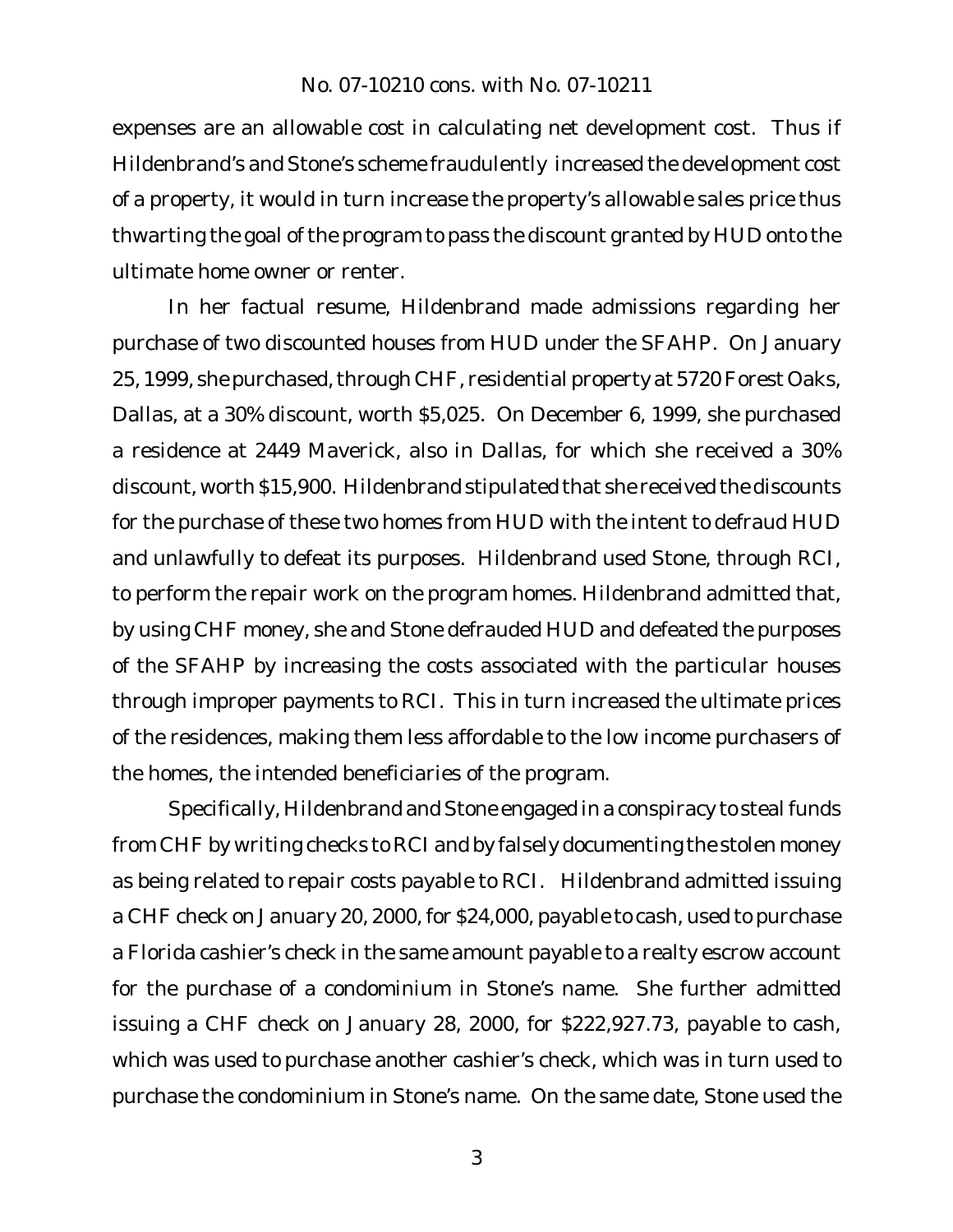\$246,927.73 in CHF funds to purchase a condominium in North Palm Beach, Florida.

On or about May 8, 2000, Hildenbrand issued a CHF check for \$246,500, payable to RCI, which Stone endorsed back to CHF to document the CHF funds he had already received for the January 2000 condominium purchase. On the same date, Hildenbrand, aided by CHF's bookkeeper, falsely documented in CHF records that \$30,000 of the payments related to the January 2000 condominium purchase were for work performed by Stone in relation to the addresses at 5720 Forest Oaks and at 2449 Maverick. However, CHF's books reflected that final payment had been made to RCI for work done on both properties. For example, CHF acquired the house on Maverick on December 10, 1999; it paid RCI \$500 on that date and an additional \$5,500 on January 7, 2000, for rehabilitation work. The January 7, 2000, payment was marked "final," by the RCI invoice and CHF records. However, on May 8, 2000, CHF paid RCI an additional \$20,000 for supposed rehabilitation work on the Maverick residence. The funds for that additional payment were lumped with a number of other payments used to document funds previously paid to RCI through the CHF checks issued on January 20 and 28, 2000 for the Palm Beach Condo. The invoices for work on the Forest Oaks residence had similarly been marked "final" on June 1, 1999, but on May 8, 2000, CHF paid RCI an additional \$10,000 for supposed rehabilitation work on that address.

Investigation revealed that Hildenbrand, operating through CHF, purchased at least 23 houses in Texas and Florida during 1999 and 2000 from HUD under the SFAHP, receiving discounts totaling \$152,906.80 as inducement to purchase the homes. CHF would secure interim financing for program houses without disclosing to the banks the discount it received from HUD; it would use those funds to pay RCI to rehabilitate the homes. In many instances, the actual cost to rehabilitate the houses was less than the amount paid to RCI.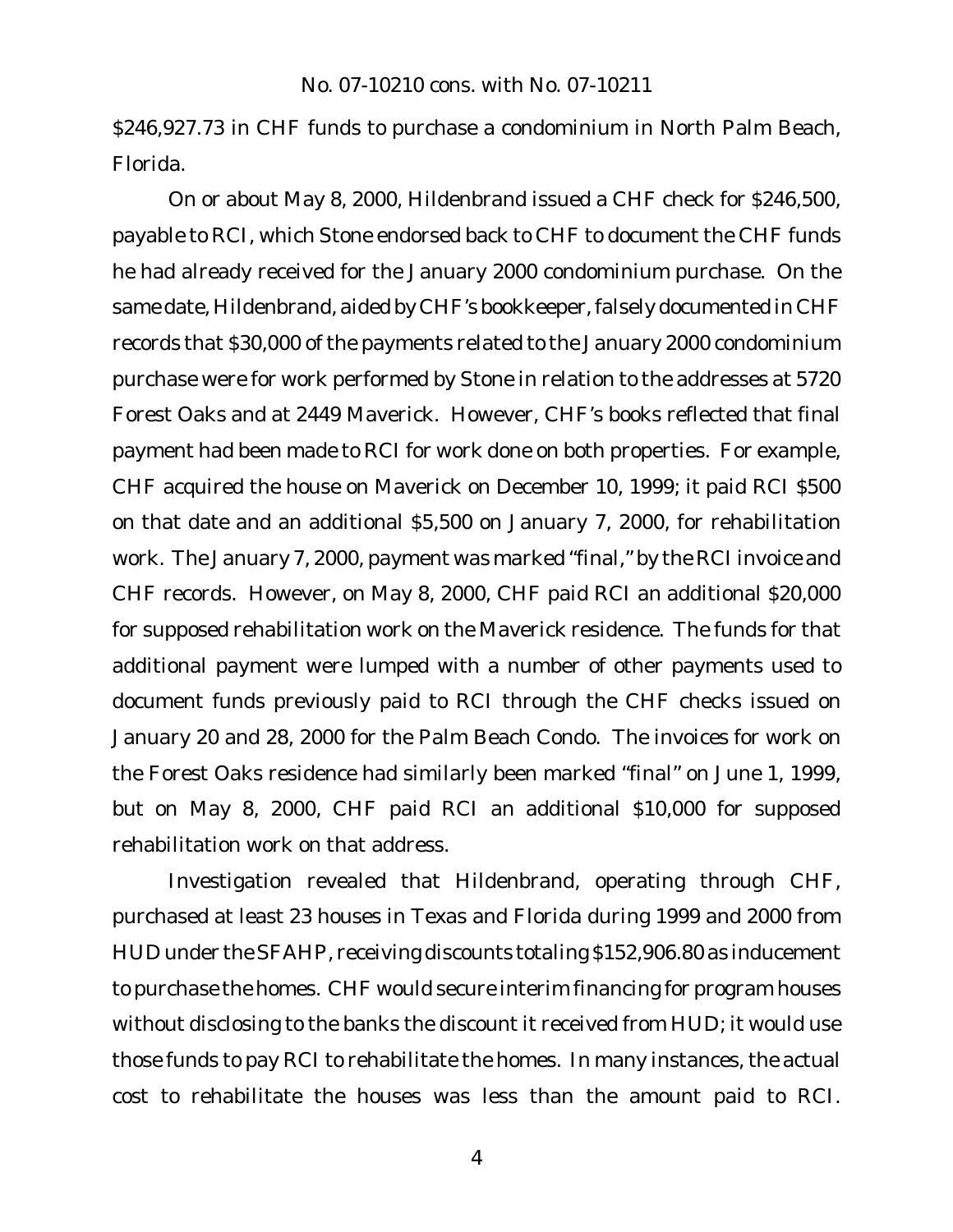Additionally, HUD requires that SFAHP participants use independent, unrelated contractors for work on program properties. In violation of this rule, Stone was intimately involved with Hildenbrand's business dealings, and was listed on bank documents as CHF's area manager and vice president, with cosignatory authority on CHF's bank account.

In his factual resume, Stone admitted that he and Hildenbrand willingly conspired to embezzle, convert, and misapply property in excess of \$5,000 owned by an organization receiving federal assistance, in violation of 18 U.S.C. § 666. Specifically, Stone admitted that he and Hildenbrand stole and unlawfully converted money from CHF bank accounts for non-business-related purchases, then falsely claimed that portions of the payments were made for legitimate rehabilitation work performed by Stone through RCI. The factual resume listed 23 homes purchased by CHF from HUD under the SFAHP in Texas and Florida at discounts of 10% to 30% below the fair market value. Stone admitted that he coordinated the repair and warranty work on the Texas homes but that Hildenbrand hired a different contractor to do the work on the Florida residences.

For the Texas homes, Hildenbrand had the CHF bookkeeper make entries showing amounts paid to Stone were for rehabilitation of properties in Texas that had previously been marked as having received "final payment." For example, CHF purchased a residence at 1502 Bayshore in Garland, Texas, in March 1999; it paid RCI \$10,000 on March 25, 1999, for rehabilitation work and paid \$5,000 on June 7, 1999, which payment was marked "final" by RCI and CHF records. Over one year later, on July 6, 2000, CHF paid RCI an additional \$165,400 for supposed rehabilitation work on the Bayshore house. The funds for this payment were lumped in with a number of other payments used to document funds previously paid to RCI through a CHF check on March 13, 2000, in the amount of \$212,500.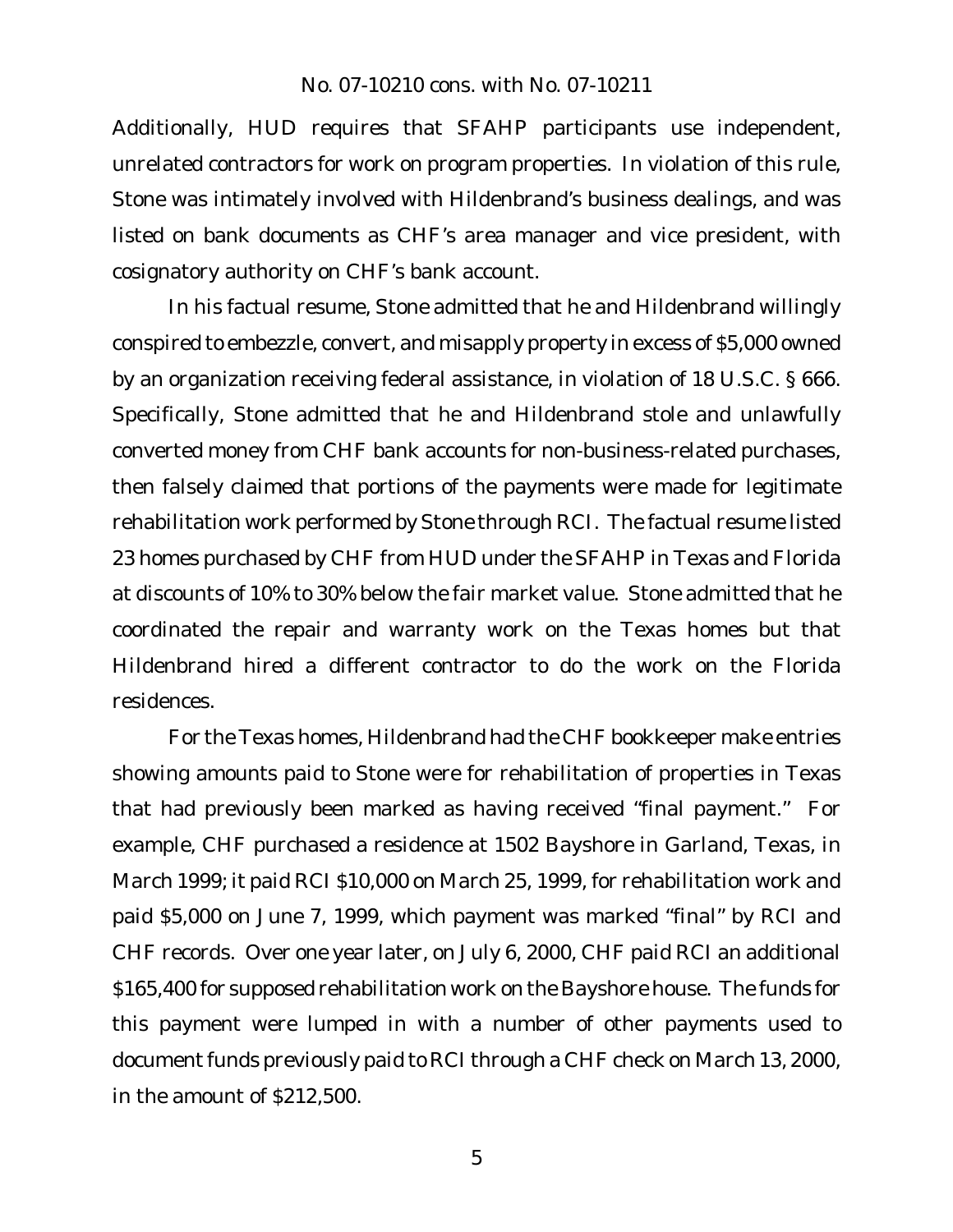Additionally, Hildenbrand had the CHF bookkeeper document falsely that several amounts paid to Stone on January 20 and 28, 2000, were related to rehabilitation of properties in St. Petersburg and Ft. Lauderdale, Florida, despite the fact that Stone did not perform any work on those Florida properties. Stone stipulated that the listed payments were not legitimate and constituted theft from CHF; he further conceded that, in 2000, he received \$459,427.73, in unlawfully converted funds from CHF, which money he used to purchase the aforementioned condominium and a \$212,500 yacht known as the "Shelby Jean."

Stone additionally admitted that the \$459,427.73 qualified as taxable income for federal income tax purposes, which income he intentionally failed to report on his 2000 individual tax return, filed on July 27, 2001. Stone conceded that he willfully attempted to evade and defeat a large part of the income tax due to the U.S. for the calendar year 2000. As a result of his intentional failure to report his true income, Stone admitted that he failed to report and pay additional taxes in the amount of \$179,479 to the U.S. for the 2000 tax year.

Hildenbrand and Stone were charged in a 36-count indictment with conspiracy to steal from an organization receiving federal assistance, in violation of 18 U.S.C. §§ 666 and 371 (count 1); defrauding HUD, in violation of 18 U.S.C. § 1012 (counts 2 through 24); theft from an organization, in violation of 18 U.S.C. § 666 (counts 25-27); money laundering, in violation of 18 U.S.C. § 1957 (counts 28-33); and, as to Stone, two counts of tax evasion, in violation of 26 U.S.C.  $\S$  7201 (counts 34-35).<sup>1</sup>

Hildenbrand pleaded guilty, pursuant to a written plea agreement, to counts 2 and 3 of the indictment, two counts of defrauding HUD. As part of her plea, Hildenbrand waived the right to appeal or collaterally challenge her conviction and sentence, except as to 1) a sentence exceeding the statutory

<sup>1</sup> Count 36 alleged forfeiture of assets.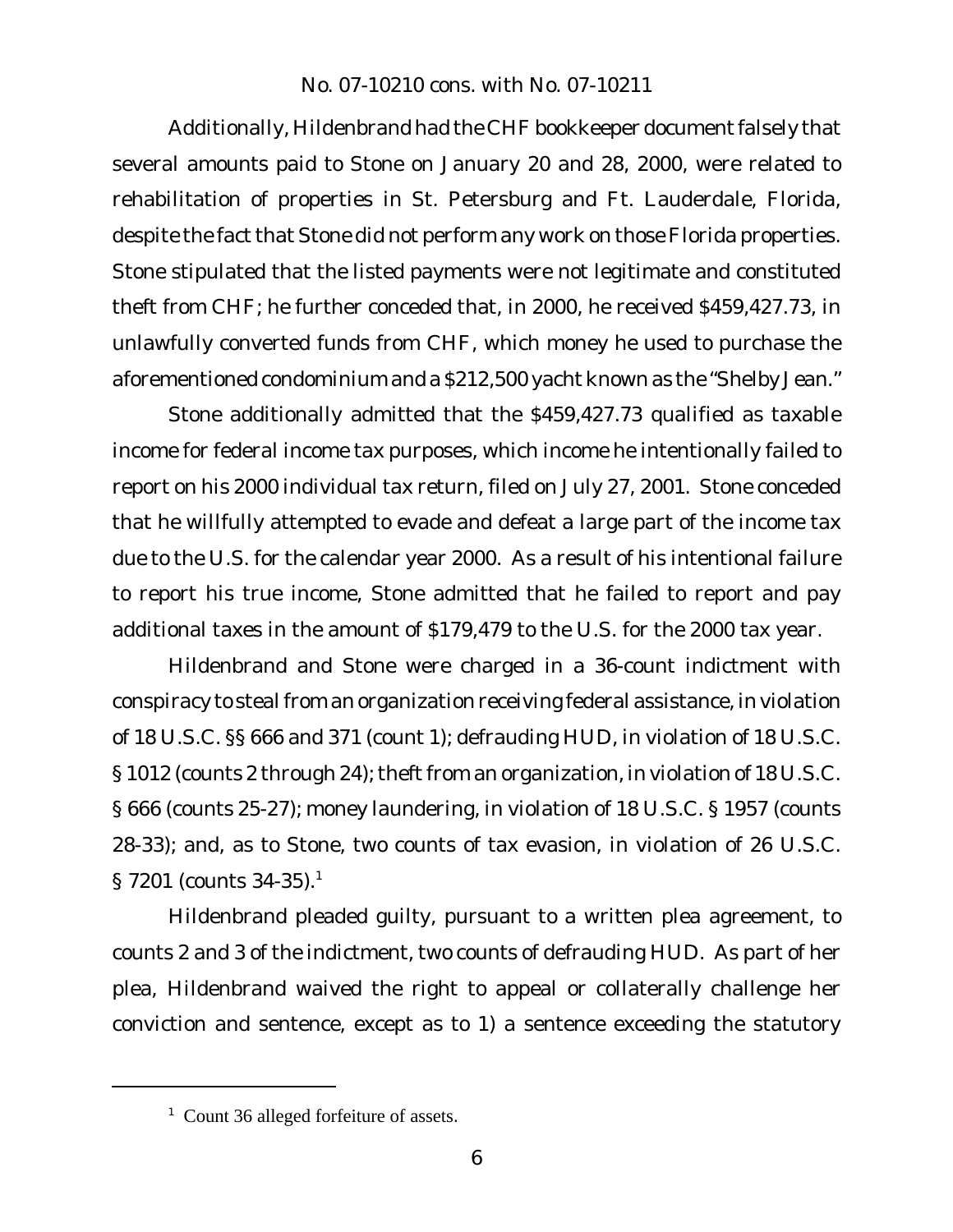maximum; 2) a sentence resulting from arithmetic error; 3) a challenge to the voluntariness of her plea or waiver; and 4) claims of ineffective assistance of counsel. The substance of the factual basis for her plea is set forth above. Following a Rule 11 hearing before a magistrate judge, the district court accepted Hildenbrand's plea as knowing, voluntary, and supported by a sufficient factual basis.

Stone similarly pleaded guilty, pursuant to a written plea agreement, to count 1, conspiracy to commit theft against an organization, and to count 35, tax evasion by knowingly filing a fraudulent tax return for the year 2000. Stone's written plea agreement also contained a waiver-of-appeal provision identical to the waiver provision in Hildenbrand's plea agreement. Following a Rule 11 hearing before a magistrate judge, Stone's plea was also accepted as knowing, voluntary, and supported by a sufficient factual basis.

The PSR determined Hildenbrand's guidelines range at 18 to 24 months of imprisonment, though the statutory maximum was 12 months. Stone's PSR determined his guidelines range at 24 to 30 months of imprisonment. Both PSRs recommended restitution to HUD, characterizing HUD as the victim of the offenses.

Hildenbrand and Stone both objected to the PSR, not on the ground that the offense-level calculations were incorrect, but on the ground that the facts as described in the offense conduct showed that no crime was in fact committed. They further objected to the recommended restitution. Hildenbrand separately filed a motion to dismiss due to the insufficiency of the factual basis for her plea, which motion was denied. The probation officer recommended that the objections be overruled, determining that the defendants' allegations were refuted by their factual resumes, and that, inasmuch as they sought to withdraw their quilty pleas, the three-level acceptance-of-responsibility reductions should be rescinded.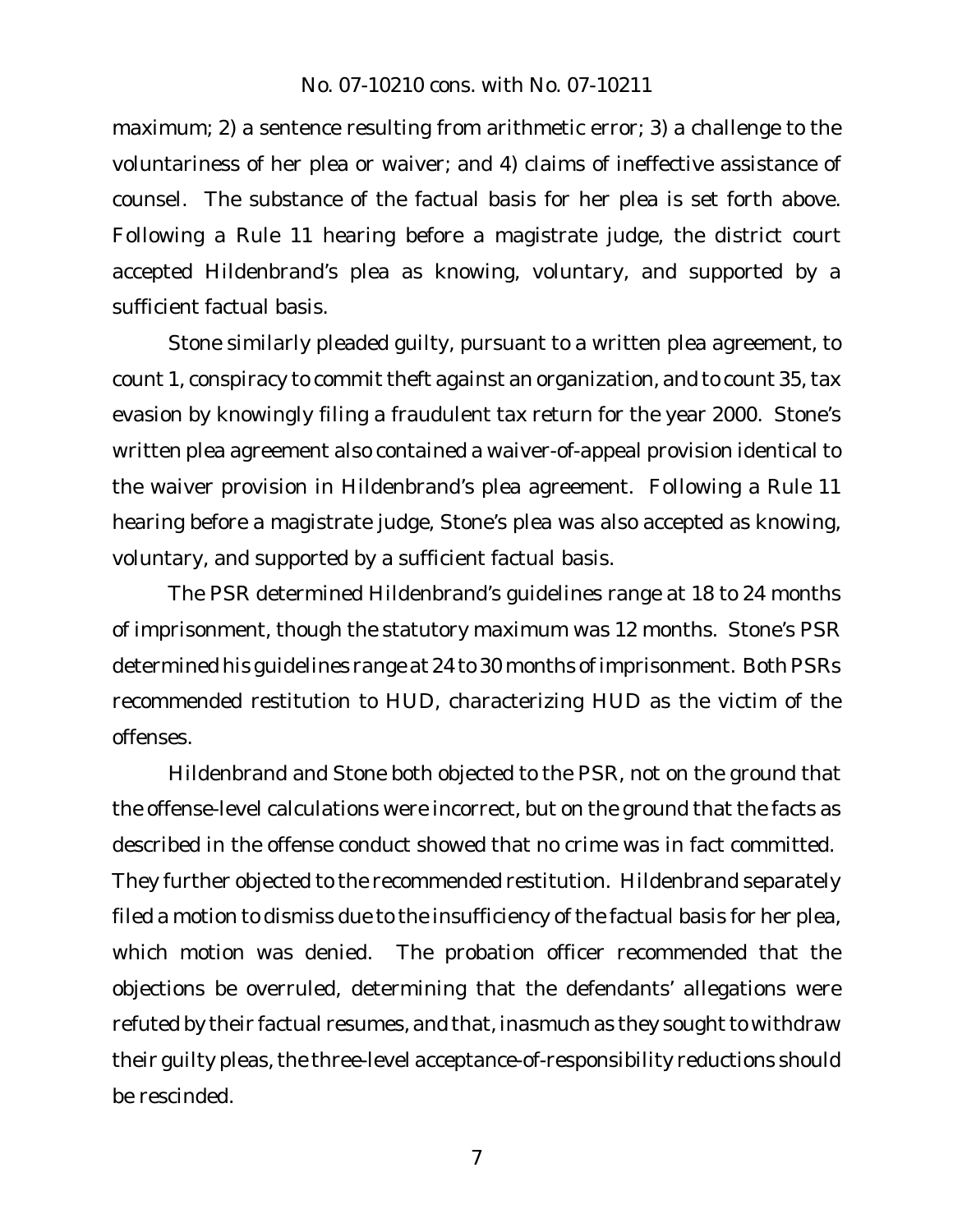The defendants were jointly sentenced. The district court overruled both defendants' objections to the PSR, specifically determining that Hildenbrand's plea was supported by admissions of fact that satisfied each element of the charged offenses and that Stone's factual resume similarly satisfied each element of the charged offenses. The district court declined to award either defendant credit for acceptance of responsibility; in Stone's case, the resulting guidelines range was 27 to 33 months. The district court sentenced Stone below the guidelines range, to 24 months on each count, to run concurrently, and ordered him to pay restitution in the amount of \$263,516 to the IRS and \$672,221 to HUD, owed jointly and severally with Hildenbrand. It sentenced Hildenbrand to the statutory maximum of 12 months on each count, to be served consecutively, for a total of 24 months, and ordered her to pay \$672,221, jointly and severally with Stone, in restitution to HUD. The defendants timely appealed.

II.

The defendants renew their arguments that there is an insufficient factual basis for their pleas. The Government counters that their arguments are barred by the waiver of appeal provisions in their written plea agreements. Neither defendant argues that their plea, or the waiver provision, was unknowing or involuntary. Instead, they argue that the waiver does not bar review of their claims that the factual basis is insufficient to support their pleas. This court reviews *de novo* whether a waiver of appeal bars an appeal. *United States v. Baymon*, 312 F.3d 725, 727 (5th Cir. 2002).

Even valid waivers do not bar a claim that the factual basis is insufficient to support the plea. *See Baymon*, 312 F.3d at 727 ("[E]ven if there is an unconditional plea of guilty or a waiver of appeal provision in a plea agreement, this Court has the power to review if the factual basis for the plea fails to establish an element of the offense which the defendant pled guilty to."); *United*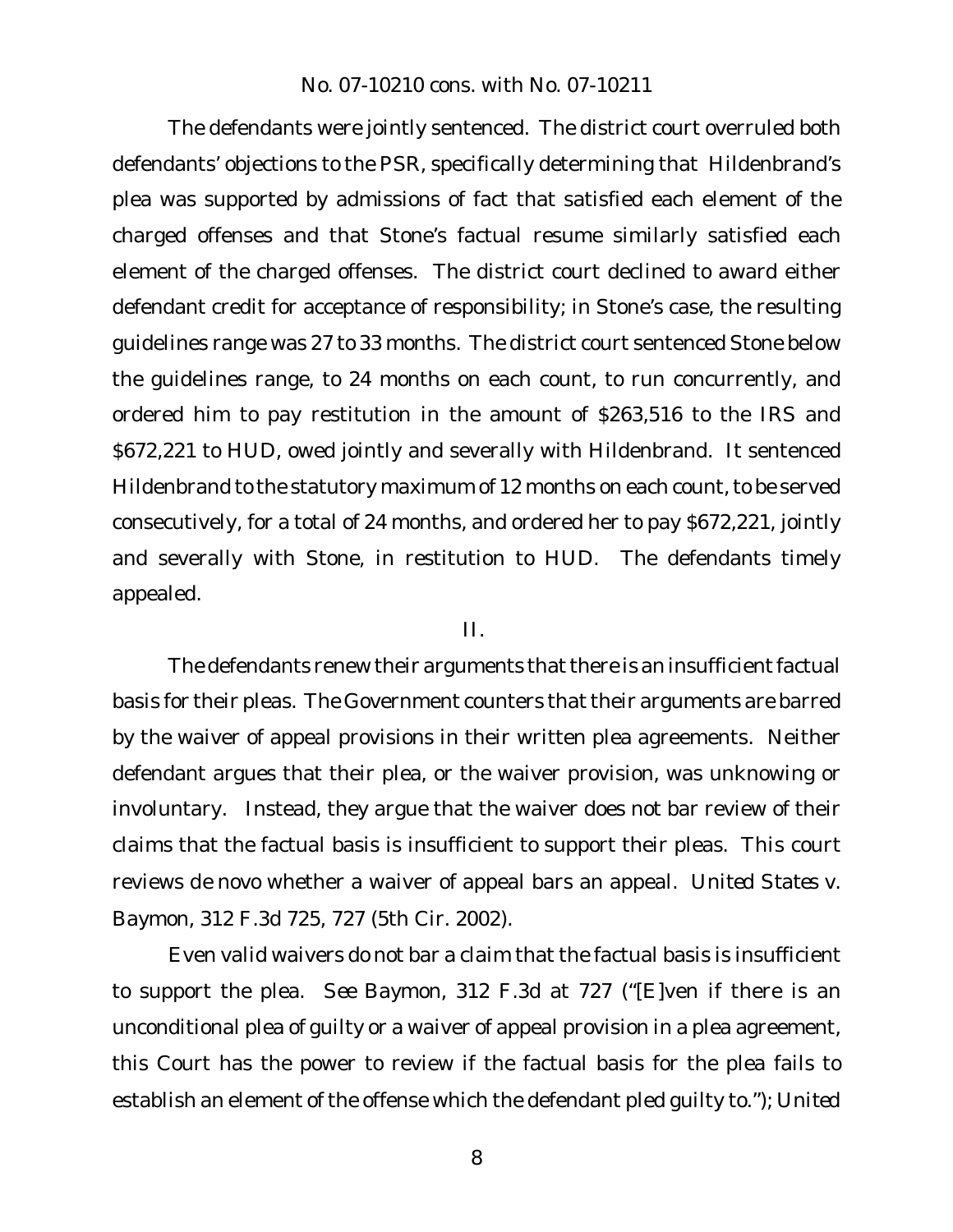*States v. Jacquez-Beltran*, 326 F.3d 661 (5th Cir. 2003)(Waiver enforced because the allegation of the indictment and the stipulations supporting the plea satisfy the essential elements of the offense); *cf. United States v. Inguanzo*, 166 Fed. Appx. 110, 111 (5th Cir. 2006) ("Whether a defendant can waive his right to appeal on the ground that there was an insufficient factual basis to support his guilty plea is an open question in this circuit."). The purpose of the rule is to protect a defendant who may plead guilty with an understanding of the nature ofthe charge, but without realizing that his conduct does not actually fall within the definition of the charged crime. *Baymon*, 312 F.3d at 727. Accordingly, this court must review the merits of the claims that the factual basis is insufficient to support the defendants' pleas.

On each count, if the factual basis is found to be sufficient to support the plea, then the plea agreement can be upheld and the waiver of appeal provision would bar any additional arguments raised on appeal. *See Baymon*, 312 F.3d at 729 (concluding, after addressing the sufficiency of the factual basis for the plea and finding it adequate, that the waiver-of-appeal provision barred consideration of the defendant's remaining sentencing arguments). If the factual basis is not sufficient as to any count, the conviction should be vacated, and the case remanded for further proceedings without consideration of any additional issues raised. *See United States v. Carter*, 117 F.3d 262, 265 (5th Cir. 1997)(Conviction reversed, sentence vacated and case remanded for further proceedings.)

## III.

We turn then to whether each defendant's factual basis is sufficient to support his or her respective guilty pleas. A district court cannot enter a judgment of conviction based on a guilty plea unless it is satisfied that there is a factual basis for the plea. FED. R. CRIM. P. 11(b)(3). The district court must compare "(1) the conduct to which the defendant admits with (2) the elements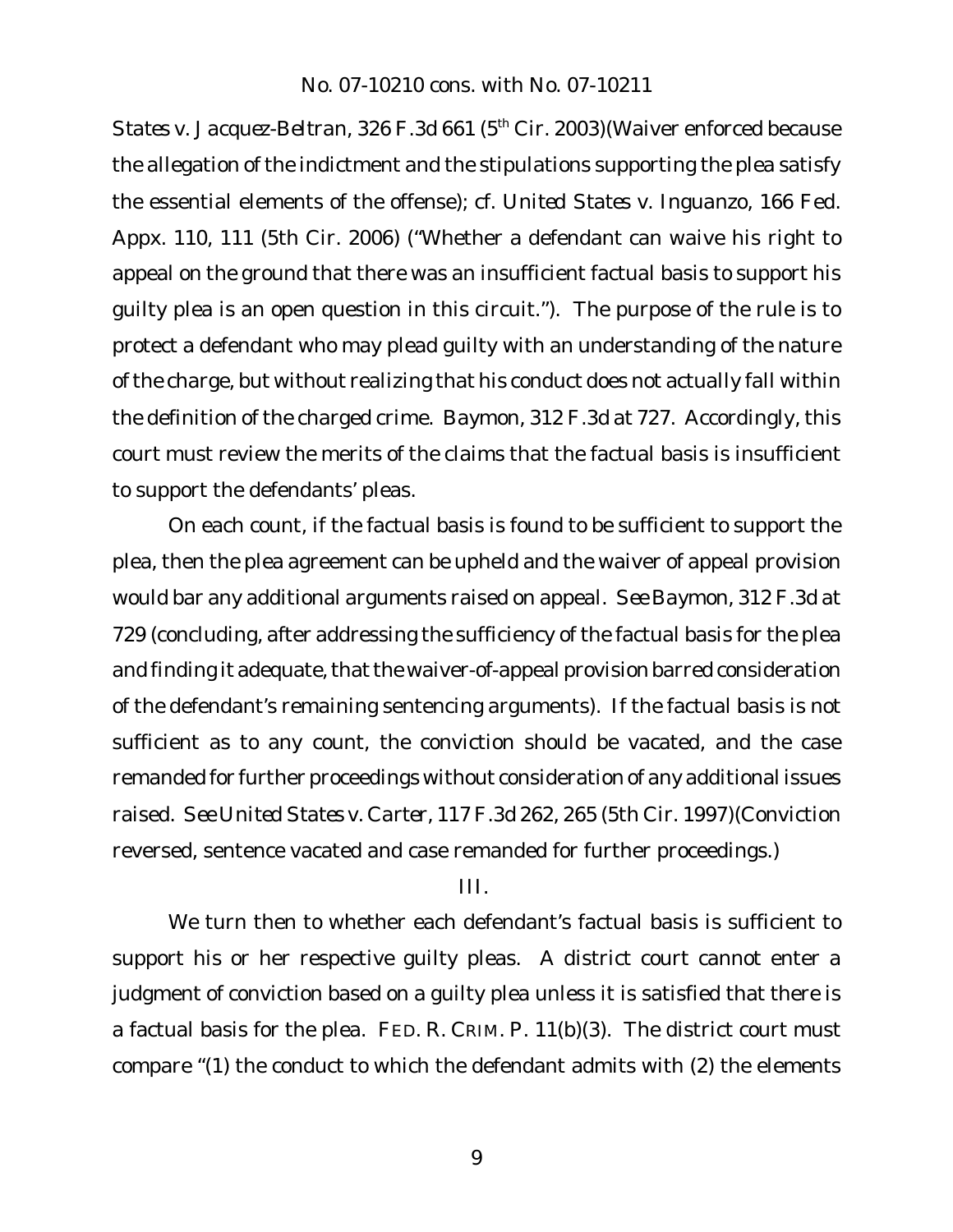ofthe offense charged in the indictment or information." *United States v. Marek*, 238 F.3d 310, 315 (5th Cir. 2001) (en banc).

As both defendants objected on this basis in the district court, this court regards the district court's acceptance of a guilty plea as a factual finding to be reviewed for clear error. *United States v. Adams*, 981 F.3d 505, 509 (5th Cir. 1992). "A factual finding is not clearly erroneous as long as it is plausible in light of the record as a whole." *United States v. Gonzales*, 436 F.3d 560, 584 (5th Cir.2006) (internal quotation omitted).

When determining whether there is a factual basis for a guilty plea, inferences may be "fairly drawn" from the evidence adduced after the acceptance of a guilty plea but before or at sentencing. *United States v. Dyer*, 136 F.3d 417, 425 n.13 (5th Cir. 1998). "If sufficiently specific, an indictment or information can be used as the sole source of the factual basis for a guilty plea." *Adams*, 961 F.2d at 509; *United States v. Bachynsky*, 949 F.2d 722, 730 (5th Cir. 1991) (record read in pari materia with indictment established that a factual basis existed); *cf. United States v. Boatright*, 588 F.2d 471, 475-76 (5th Cir. 1979) (indictment not adequate when defendant was charged with conspiracy and indictment failed to allege facts tying defendant to the same). The PSR may also be considered in determining whether there was a sufficient factual basis to support a defendant's quilty plea so long as the court indicates on the record that it relies on the PSR. *See Adams*, 961 F.2d at 509, n. 3.

**a. Hildenbrand's guilty plea for defrauding HUD under § 1012**

Hildenbrand argues that the facts as pleaded do not establish that she committed the offense of defrauding HUD. Section 1012 provides, in pertinent part, that "[w]hoever receives any compensation, rebate, or reward, with intent to defraud [HUD] or with intent unlawfully to defeat its purposes . . . shall be fined under this title or imprisoned no more than one year, or both." 18 U.S.C. § 1012. Hildenbrand argues that her factual basis does not support a conviction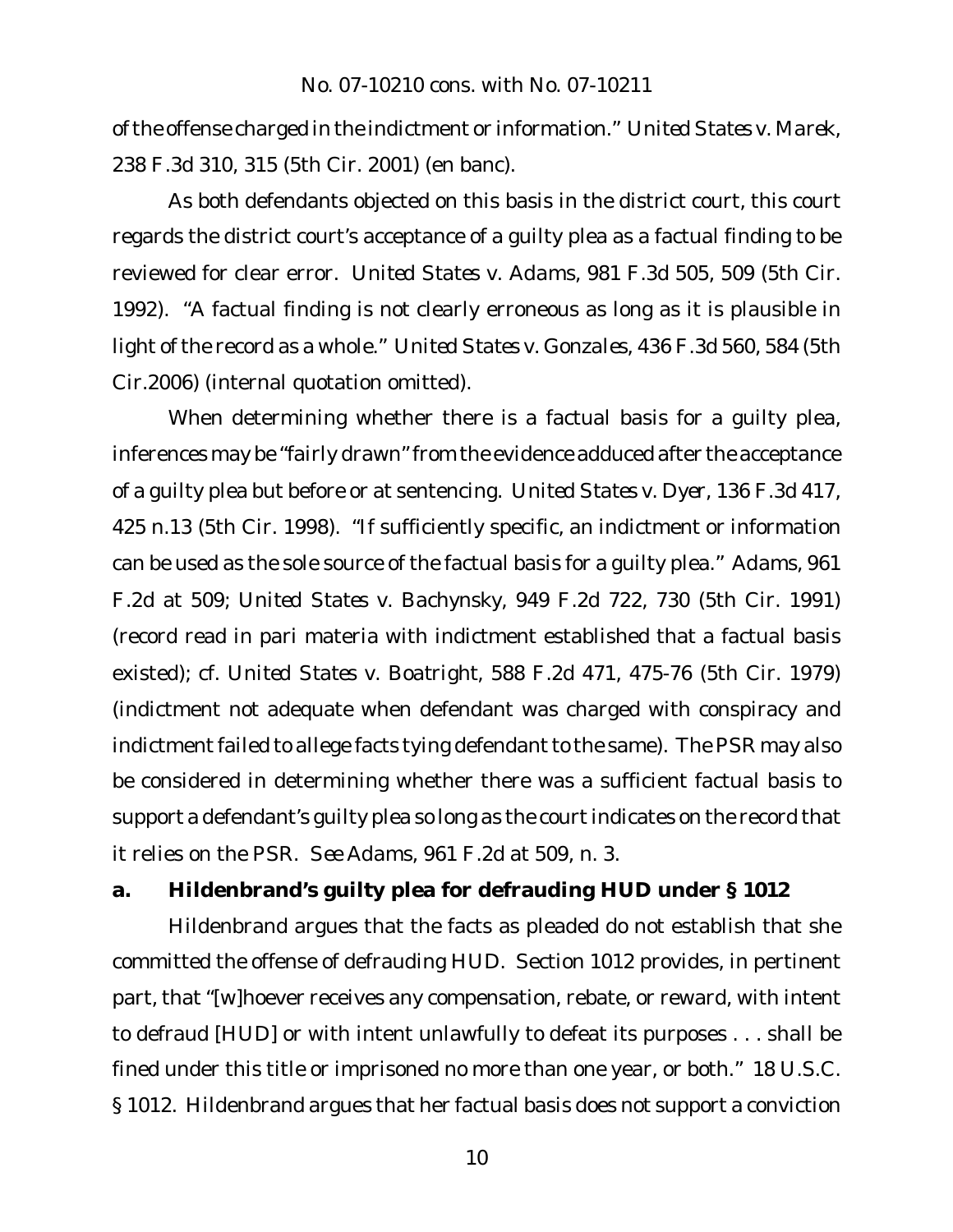under this section for the following reasons: 1) CHF committed the offense, not her personally; 2) the discounted home prices CHF received from HUD through the SFAHP do not qualify as "compensation, rebate, or reward;" and 3) there is no evidence that she intended to defraud HUD.

Hildenbrand's contentions that there is no evidence to show that she, rather than CHF, committed the offense or to show that she intended to defraud are defeated by the specific admissions in her factual resume. She stipulated both that she was the president of and decision maker for CHF and that her intent was to defraud HUD and to unlawfully defeat its purposes under the SFAHP. The Factual Resume states "Hildenbrand conducted business in the name of Community Housing Fund (CHF)", "Hildenbrand, by and through the nonprofit organization CHF, received money and benefits" and "Hildenbrand agrees and stipulates that she received the above discounts from HUD with the intent to defraud HUD and with the intent unlawfully to defeat its purposes."

Her claim that the 30% discount she received on the two home purchases implicated in her plea do not qualify as "compensation, rebate or reward" within the meaning of the statute is similarly unavailing. Hildenbrand argues that the terms "compensation, rebate or reward" are not statutorily defined and that their common meanings do not encompass a discount. She essentially contends that the statute contemplates only some form of direct payment and, as a result, because she, through CHF, did not receive any direct payment from HUD, her conduct does not violate the statute.

Hildenbrand is correct that the terms "compensation," "rebate," and "reward" are not statutorily defined, and research reveals no case from this or any other circuit to provide guidance on the issue. However, a "discount" is clearly encompassed within the ordinary, common-sense meaning of the term "reward," such that the district court's conclusion that the factual basis was sufficient was not clearly erroneous.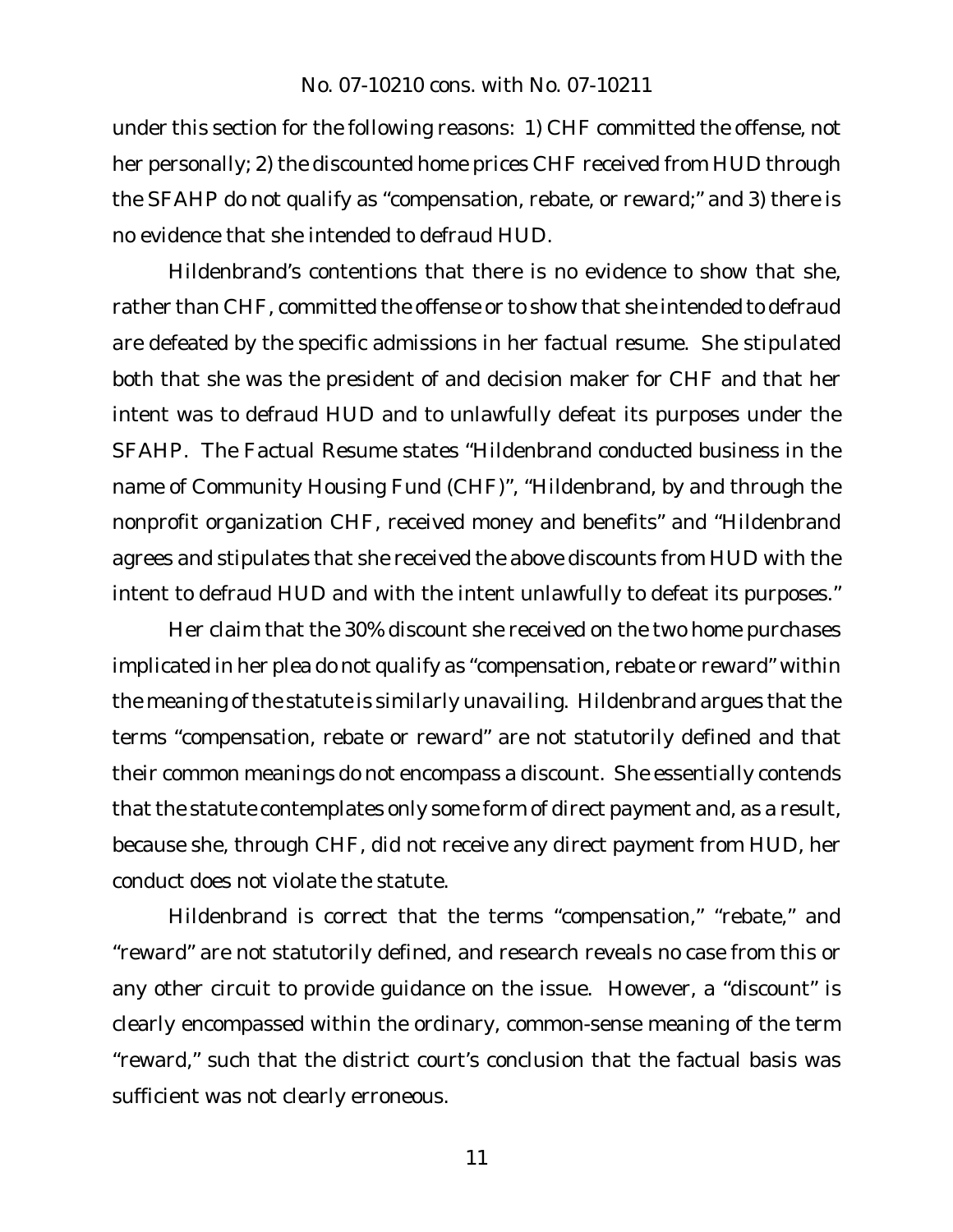Absent a statutory definition or definitive clue, the meaning of the term "reward," must be given its ordinary,"everyday meaning." *See Watson v. United States*, 128 S. Ct. 579, 583 (2007) (internal quotation marks and citation omitted). Contrary to Hildenbrand's assertion, the everyday meaning of the term "reward," is broad enough to contemplate more than a direct payment to the recipient. Rather, Webster's Third New International Dictionary (1981) defines "reward" as "something that is given in return for good or evil done or received . . . and esp. that is offered or given for some service or attainment." We have no difficulty concluding that a 30% discount offered on a home purchase price in exchange for nonprofit organizations participating in the SFAHP falls within the reach of the broad phrase "something given" in exchange for "some service."<sup>2</sup>

**b. Sufficiency of the Factual Basis for Stone's §§ 371 and 666 Convictions**.

Stone also challenges the sufficiency of the factual basis to support his pleas. First, he contends that the facts were insufficient to support his plea under count 1, conspiracy to commit theft against an organization receiving federal assistance, in violation of 18 U.S.C. §§ 371 and 666. Section 666 applies to an "organization, government, or agency [that] receives, in any one year period, benefits in excess of \$10,000 under a Federal program involving a grant, contract, subsidy, loan, guarantee, insurance, or other form of Federal assistance." 18 U.S.C. § 666(b). The section to which Stone pleaded guilty prohibits any agent of the organization from embezzling, stealing, defrauding, or unlawfully converting property of the organization valued at \$5,000 or more. 18 U.S.C. § 666(a)(1)(A). Section 371 makes it unlawful for two or more persons to conspire to defraud the U.S. or any of its agencies.

<sup>&</sup>lt;sup>2</sup> See also our discussion of the similar term "benefit" infra under  $\S$  666 relating to Stone's conviction.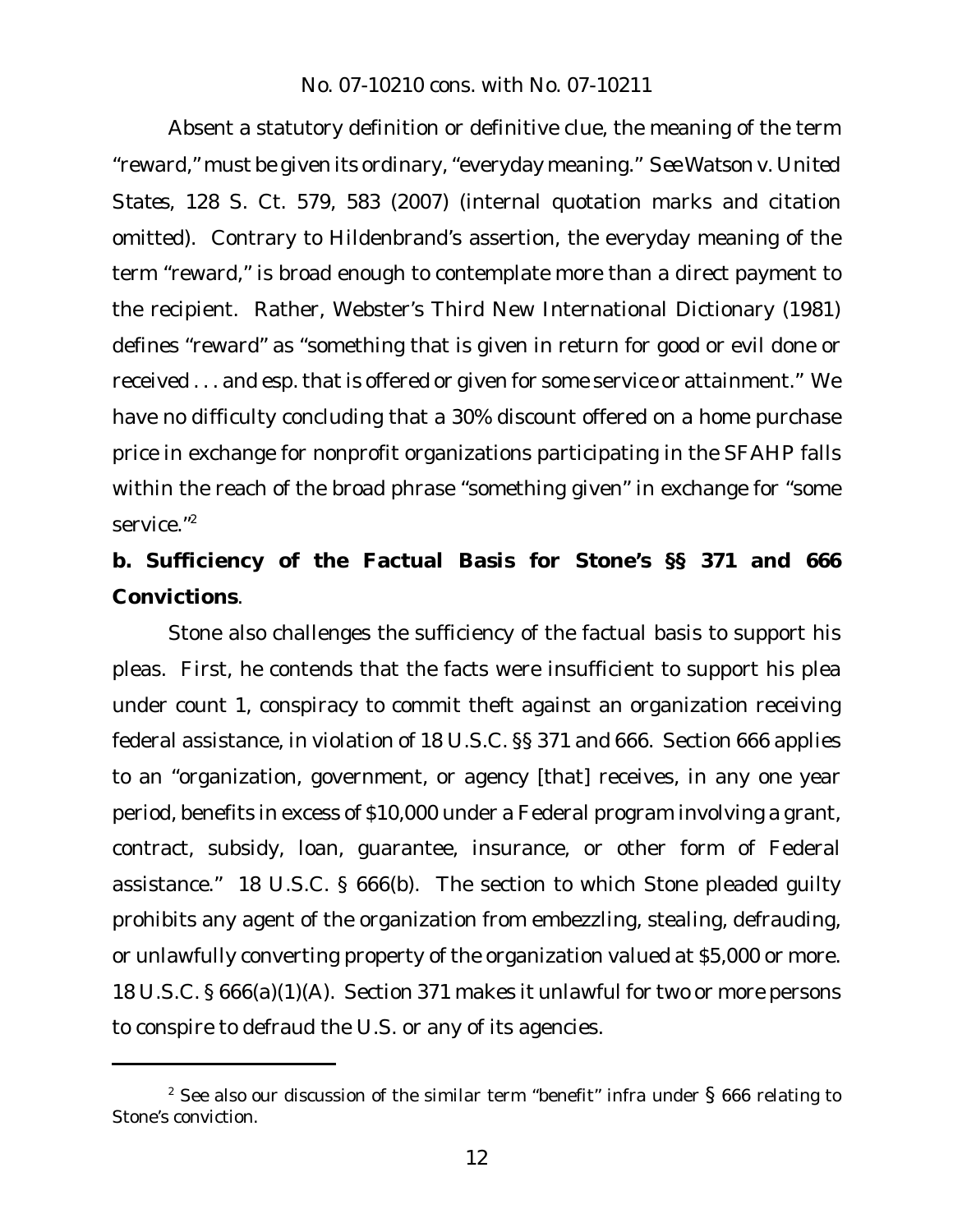Stone does not challenge the sufficiency of the factual basis to establish a conspiracy. To the extent that he now seeks to challenge his plea on the ground that he did not actually commit any wrongdoing, that he was entitled to all CHF payments he received, that CHF followed all HUD rules and regulations, and that the Government erroneously relied on CHF's internal bookkeeping records to prove the offense, the claims lack merit. The allegations that neither Stone nor CHF committed any wrongdoing are directly refuted by the sworn admissions in Stone's factual resume, which he has never attempted to withdraw. Moreover, Stone does not explain why the Government could not rely on CHF's bookkeeping records to prove the offense particularly in light of that factual resume. Stone's factual resume lists payments to Stone that he admits were not legitimate, i.e. for work he did not actually perform.

The majority of Stone's brief is devoted to the argument that the facts are insufficient to establish a violation of § 666. Similar to the argument Hildenbrand raises, Stone urges that the 10% to 30% discounts CHF received under the SFAHP do not qualify as "benefits" under a federal program involving any "federal assistance" within the meaning of § 666 because such terms contemplate the payment and disbursement of federal funds. He contends that the discounts were merely an incentive and that § 666 does not apply here, where the two parties, HUD and CHF, were engaged in a quid pro quo, purely commercial transaction, with both parties deriving a benefit from the venture.

Stone is correct that the term "benefit" is not statutorily defined. Research reveals no case from this or any other circuit addressing the question whether a HUD discount to a nonprofit organization under the SFAHP constitutes a "benefit" within the meaning of that section. Although, as above, it appears that the term "discount" is encompassed within the ordinary, "everyday meaning" of the term "benefit," the inquiry does not end there as the term "federal assistance" is similarly undefined.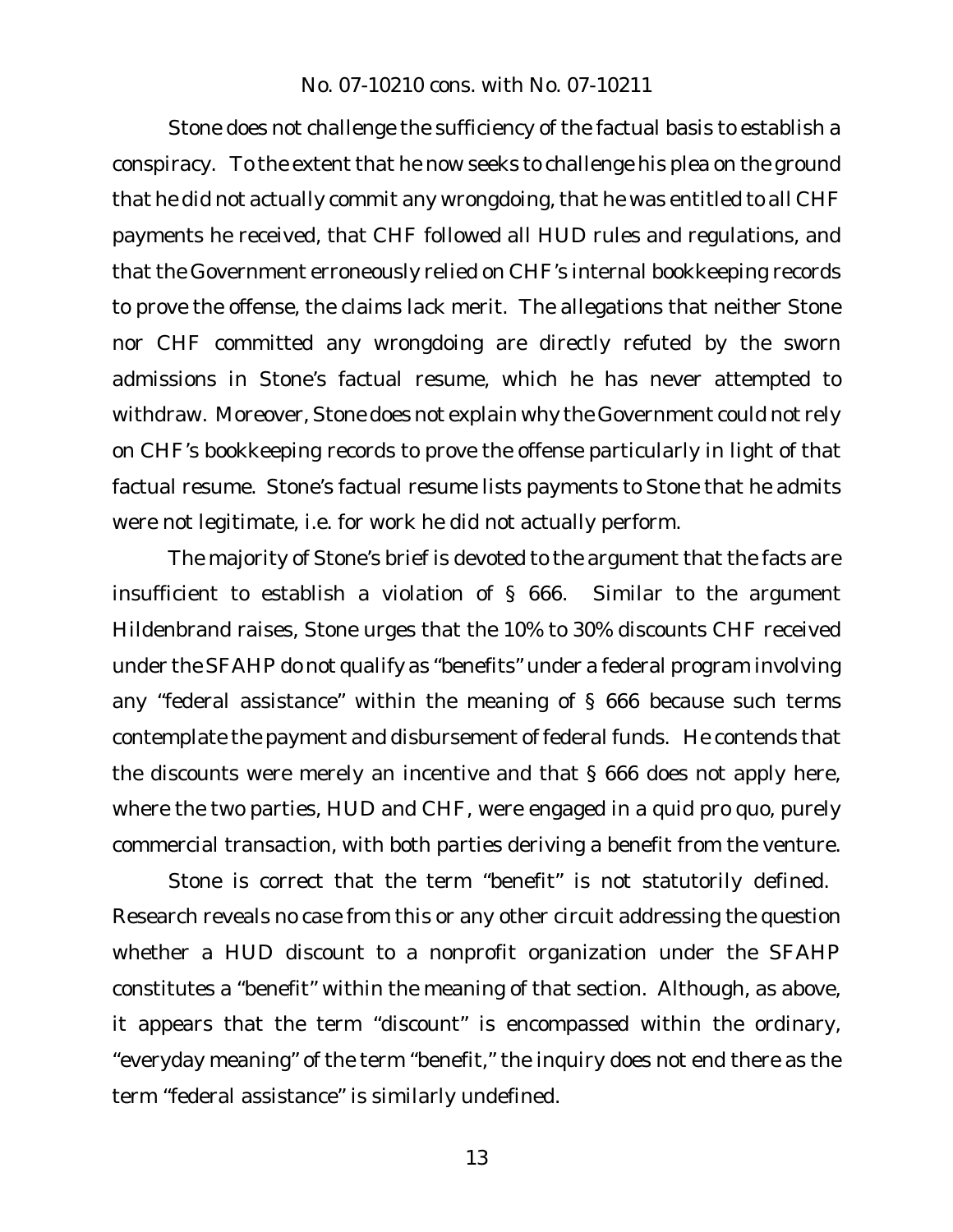Merriam-Webster's Collegiate Dictionary (10th ed. 2002) defines "benefit" as "something that promotes well-being: ADVANTAGE;" or a "useful aid: HELP." As the Government argues, a discount is, by its very nature, a benefit to the person who receives it; it provides an advantage, useful aid, and help to the recipient. Stone's argument that his construction of "benefit" comports with common sense is unpersuasive. The argument is purely one of form over substance. Although received in the form of a discount, it is undisputed that CHF received a quantitative monetary benefit from HUD through the discounts under the SFAHP. Stone's factual resume lists the monetary value of each discount received by CHF in its purchase of program homes from June 1999 through March 2000, which discounts totaled \$152,906.80.<sup>3</sup>

Nevertheless, Stone urges that CHF was not an organization covered by § 666(b) because there was no federal assistance in the absence of any loan or other direct financial assistance from HUD. Even if it is assumed that a discount constitutes a benefit within the meaning of § 666, the benefit must be received through a federal program "involving a grant, contract, subsidy, loan, guarantee, insurance, or other form of Federal assistance." 18 U.S.C. § 666(b). This court has recognized that § 666's definition of federal program and federal assistance is "ambiguous." *United States v. Marmolejo*, 89 F.3d 1185, 1189 (5th Cir. 1996), *aff'd sub nom. Salinas v. United States*, 522 U.S. 52 (1997)(Sheriff housing federal prisoners found guilty of violation § 666 for accepting bribes from prisoners in exchange for conjugal visits). "Although it is clear that the assistance can consist of a grant, contract, subsidy, loan, guarantee, or insurance, the other defining qualities of 'Federal assistance' are still unclear." *Id.* This court held that the term should be broadly construed. *Id.*

<sup>&</sup>lt;sup>3</sup> That the benefit is intended ultimately to pass to the low-to-moderate-income purchaser of the program homes does not change the result. *See Fischer v. United States*, 529 U.S. 667, 677 (2000) (recognizing that there may be multiple beneficiaries of federal programs).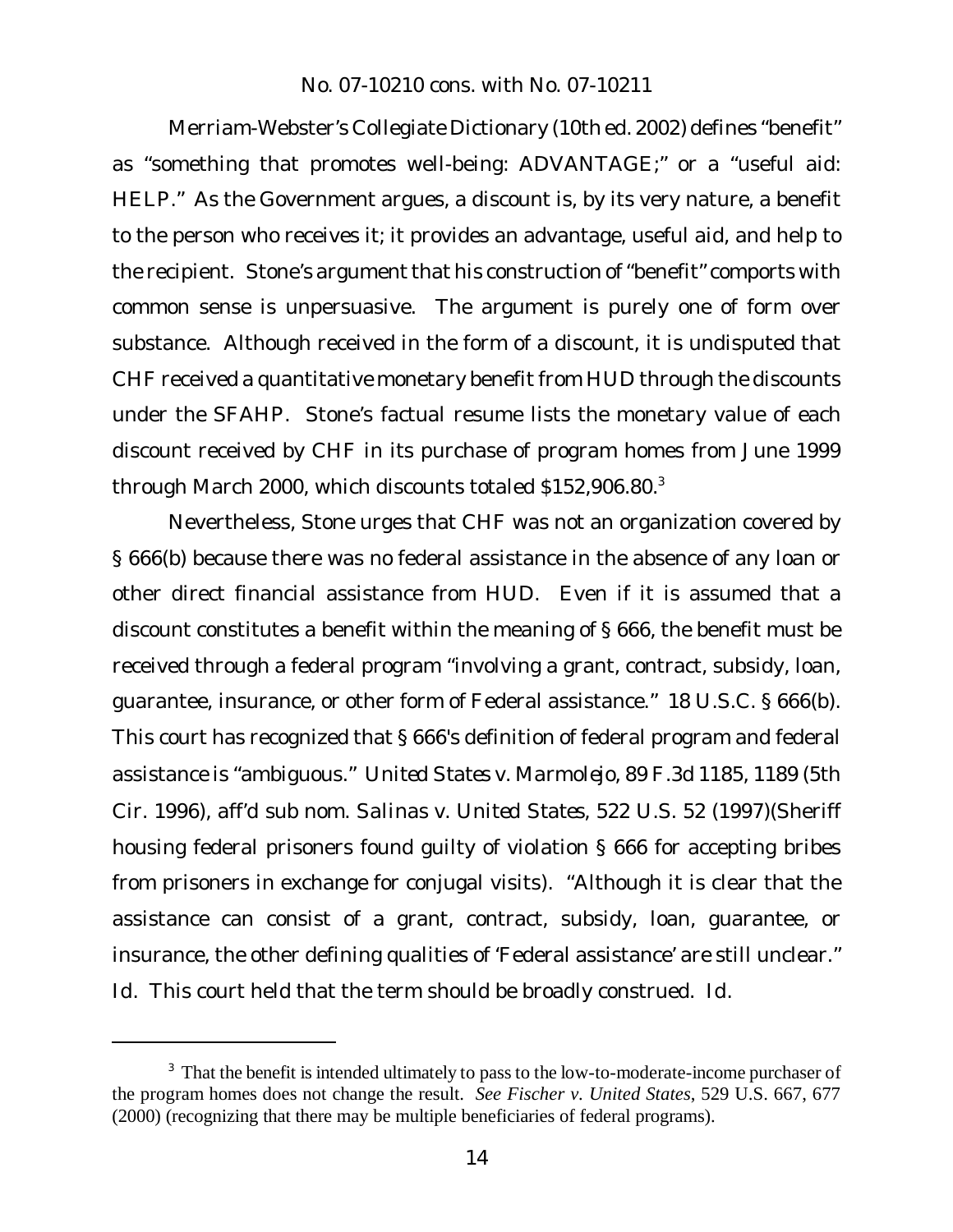The Supreme Court has described the coverage of § 666 as "expansive, both as to the [conduct] forbidden and the entities covered." *See Fischer*, 529 U.S. at 678 (internal quotation marks and citation omitted). This court has noted that "the extent of the federal government's assistance programs will bring many organizations and agencies within the statute's scope," but cautioned that "the statute limits its reach to entities that receive a substantial amount of federal funds." *United States v. Westmoreland*, 841 F.2d 572, 578 (5th Cir. 1988). In *Marmolejo*, this court stated that the legislative history behind § 666 "was to protect the integrity of federal funds by punishing theft and bribery involving Federal programs for which there is a specific statutory scheme authorizing the Federal assistance in order to promote or achieve certain policy objectives." 89 F.3d at 1190 (internal quotation marks and citation omitted). For example, health care organizations participating in Medicare are organizations covered by § 666(b). *See Fischer*, 529 U.S. at 681-82.

Stone appears to urge that the legislative history supports his conclusion that an organization must be the recipient of some direct federal financial assistance to fall within § 666(b). The Government acknowledges that the legislative history indicates that § 666 is designed to protect federally disbursed funds, but it does not squarely address the question whether the statute reaches federal programs that offer some monetary benefit but do not directly disburse funds. Because there is a statutory scheme authorizing the discounts on SFAHP homes and because the scheme furthers the public policy objectives of both expanding home ownership opportunities for low- and moderate-income purchasers and strengthening neighborhoods, we conclude that participation in the SFAHP qualifies as federal assistance.

No cases address the narrow question whether a nonprofit organization receiving discounts on home purchase prices for participating in the SFAHP through HUD is a covered organization under § 666(b) because it receives the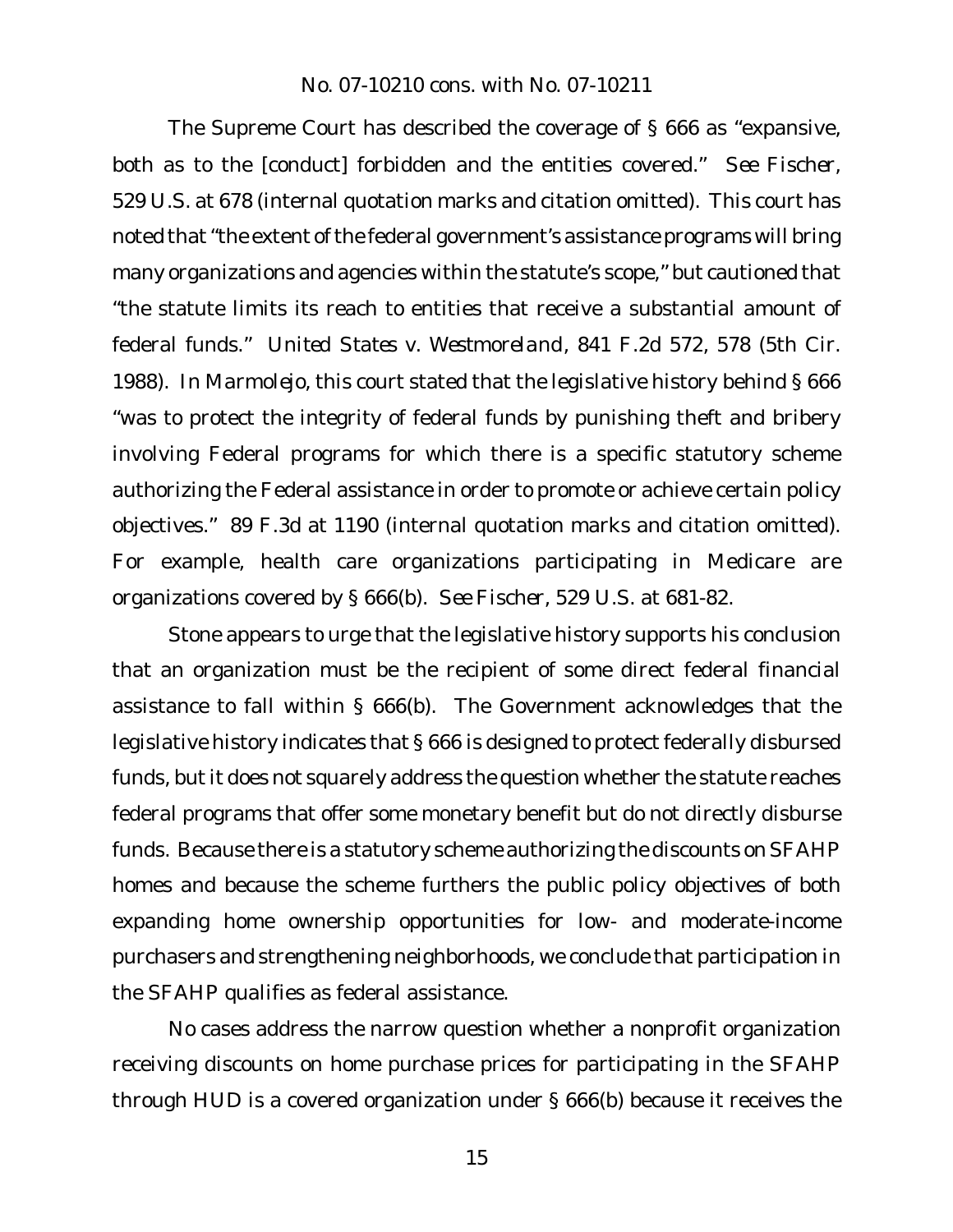qualifying benefits under a qualifying federal-assistance program. Based on *Fischer*, SFAHP qualifies as a program receiving federal assistance for purposes of the statute. In *Fischer*, the defendant was convicted of defrauding a hospital. 529 U.S. at 682. The hospital was a Medicare provider authorized to treat patients covered by Medicare. The Supreme Court found that the funds the hospital received from Medicare patients were benefits under § 666 because the hospital derived significant advantages through satisfaction of the Medicare participation standards imposed by the government. "[I]t cannot be disputed the providers themselves derive significant advantage by satisfying the participation standards imposed by the Government. These advantages constitute benefits within the meaning of the federal bribery statute, a statute we have described as 'expansive,' 'both as to the [conduct] forbidden and the entities covered.'" *Id.* at 678.

CHF similarly received advantages as a result of satisfying the standards for participating in the SFAHP, which is part of a federal statutory scheme to promote public policy objectives. CHF as well as the renters and buyers of the homes bought and rehabilitated through the program are both beneficiaries of the federal program. *See Fischer*, 529 U.S. at 677-678. Accordingly, the SFAHP is a federal program involving federal assistance and Stone's challenge to his §§ 371 and 666 convictions on this basis fails.

**c. Sufficiency of the Factual Basis for Stone's § 7201 Conviction**.

Stone additionally challenges the sufficiency of the factual basis to support his guilty plea to tax evasion for the year 2000. To establish a violation under 26 U.S.C. § 7201, the Government must prove the following elements: 1) a tax deficiency; 2) an affirmative act constituting an evasion or attempted evasion of the tax; and 3) willfulness. *United States v. Sallee*, 984 F.2d 643, 646 (5th Cir. 1993).